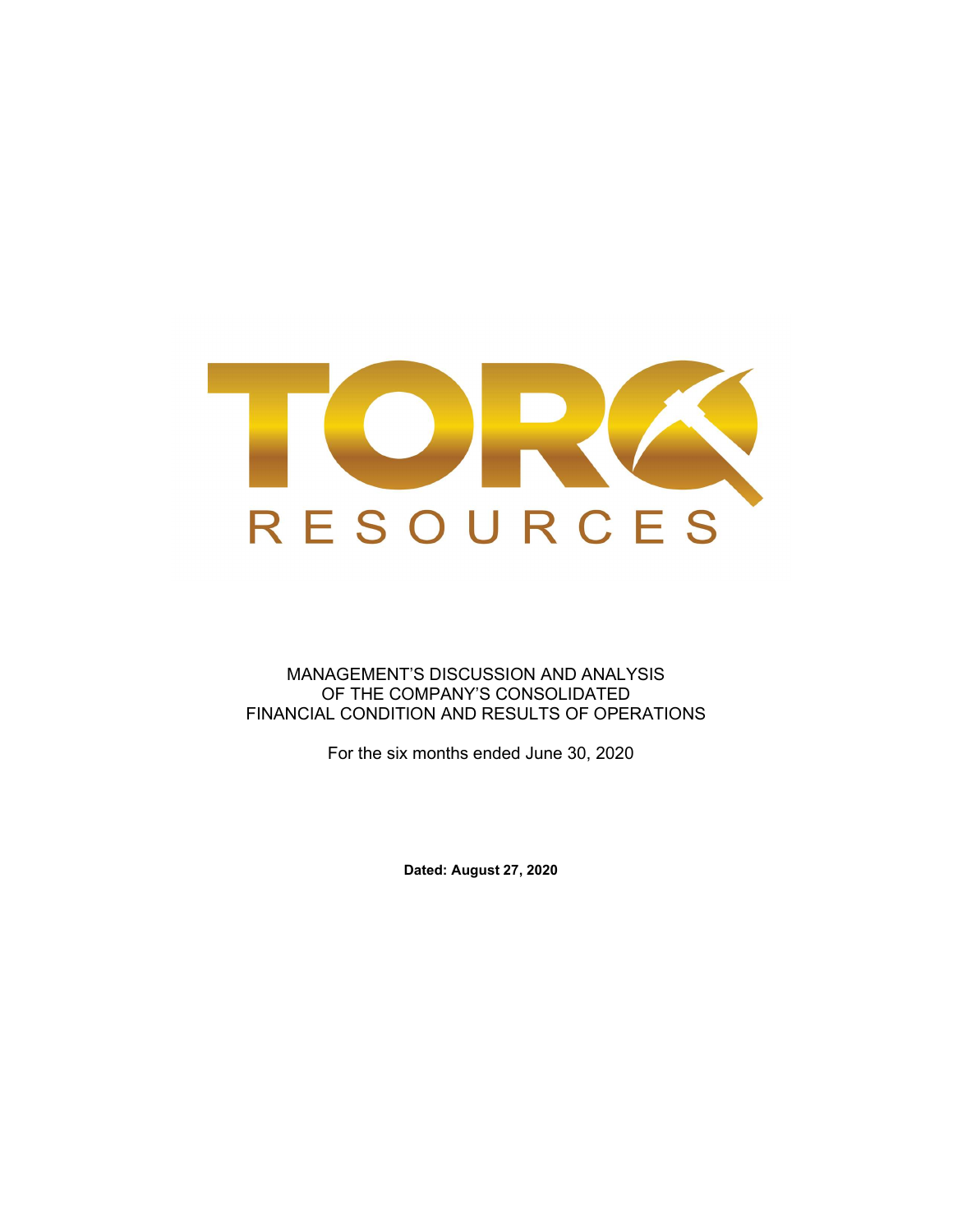Management's Discussion and Analysis of the Financial Condition and Results of Operations for the Six Months Ended June 30, 2020 Expressed in Canadian Dollars

### 1.1. Date and presentation

This Management Discussion and Analysis ("MD&A") of Torq Resources Inc. (the "Company" or "Torq") has been prepared by management to assist the reader in assessing material changes in the interim financial condition and results of operations of the Company as at June 30, 2020 and for the three and six months then ended. This MD&A should be read in conjunction with the condensed consolidated interim financial statements of the Company and related notes thereto as at and for the three and six months ended June 30, 2020 and 2019. The condensed consolidated interim financial statements have been prepared in accordance with International Accounting Standard ("IAS") 34, "Interim Financial Reporting" using accounting policies consistent with International Financial Reporting Standards ("IFRS" or "GAAP") as issued by the International Accounting Standards Board ("IASB") and Interpretations issued by the International Financial Reporting Interpretations Committee ("IFRIC"). The accounting policies followed in these condensed consolidated interim financial statements are the same as those applied in the Company's most recent audited annual consolidated financial statements for the year ended December 31, 2019, except as outlined in note 2 of the June 30, 2020 condensed consolidated interim financial statements. All financial information has been prepared in accordance with IFRS and all dollar amounts presented are Canadian dollars unless otherwise stated.

The effective date of this MD&A is August 27, 2020.

## 1.1.2 Forward-looking statements and risk factors

This MD&A may contain "forward-looking statements" which reflect the Company's current expectations regarding the future results of operations, performance and achievements of the Company, including but not limited to statements with respect to the Company's plans or future financial or operating performance, the estimation of mineral reserves and resources, conclusions of economic assessments of projects, the timing and amount of estimated future production, costs of future production, future capital expenditures, costs and timing of the development of deposits, success of exploration activities, permitting time lines, requirements for additional capital, sources and timing of additional financing, realization of unused tax benefits and future outcome of legal and tax matters.

The Company has tried, wherever possible, to identify these forward-looking statements by, among other things, using words such as "anticipate," "believe," "estimate," "expect", "budget", or variations of such words and phrases or state that certain actions, events or results "may", "could", "would", "might" or "will be taken", "occur" or "be achieved".

The statements reflect the current beliefs of the management of the Company, and are based on currently available information. Accordingly, these statements are subject to known and unknown risks, uncertainties and other factors, which could cause the actual results, performance, or achievements of the Company to differ materially from those expressed in, or implied by, these statements. These uncertainties are factors that include but are not limited to risks related to international operations; risks related to general economic conditions and credit availability; public health crises such as the COVID-19 pandemic and other uninsurable risks; actual results of current exploration activities, unanticipated reclamation expenses; fluctuations in prices of base and precious metals; fluctuations in foreign currency exchange rates, increases in market prices of mining consumables; accidents, labour disputes, title disputes, claims and limitations on insurance coverage and other risks of the mining industry; delays in obtaining governmental approvals or financing or in the completion of development or construction activities, changes in national and local government regulation of mining operations, tax rules and regulations, and political and economic developments in countries in which the Company operates, as well as other factors. Additional information relating to the Company and its operations is available on SEDAR at www.sedar.com and on the Company's website at www.torqresources.com.

The Company's management reviews periodically information reflected in forward-looking statements. The Company has and continues to disclose in its Management's Discussion and Analysis and other publicly filed documents, changes to material factors or assumptions underlying the forward-looking statements and to the validity of the statements themselves, in the period the changes occur.

Historical results of operations and trends that may be inferred from the following discussions and analysis may not necessarily indicate future results from operations.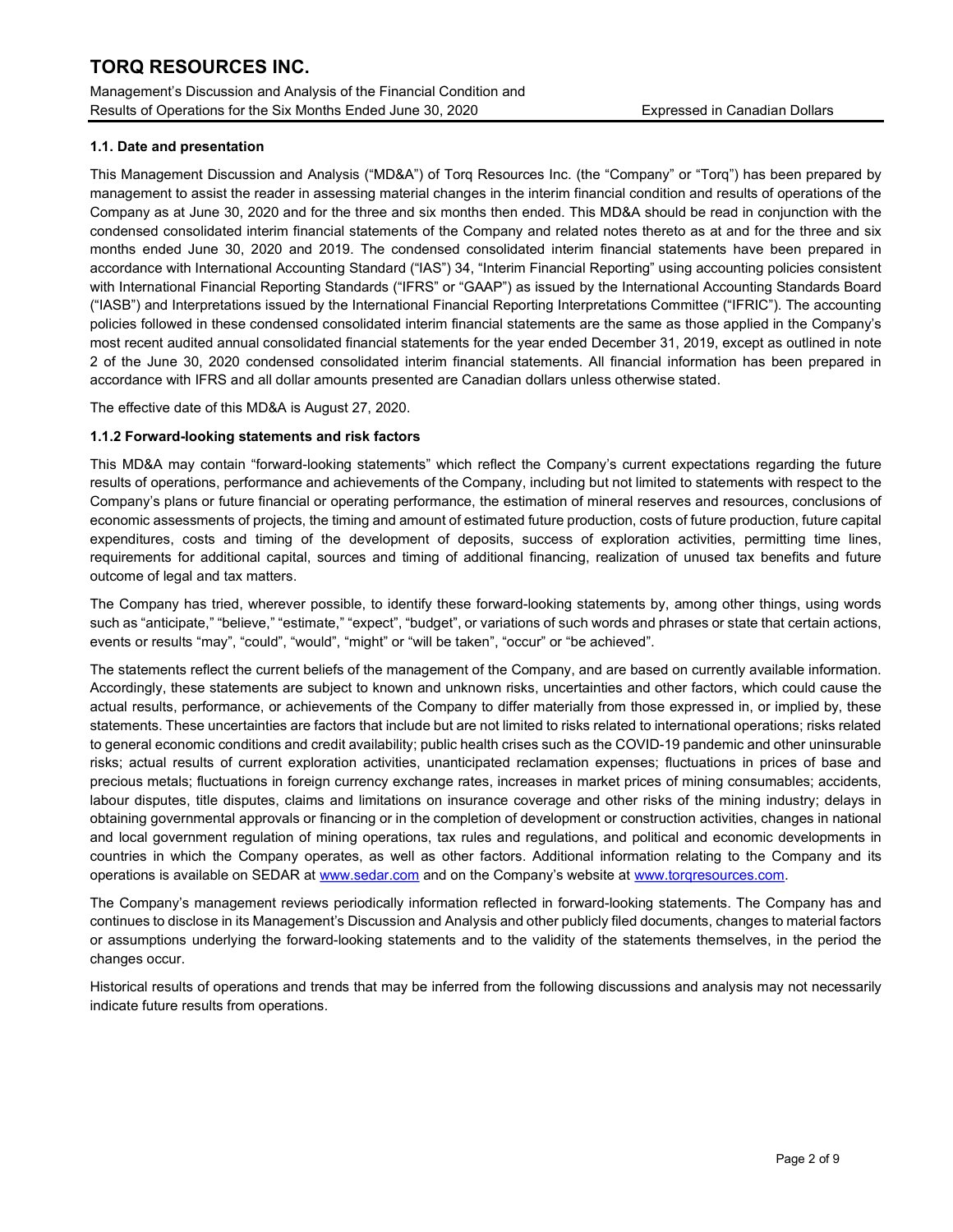Management's Discussion and Analysis of the Financial Condition and Results of Operations for the Three and Six Months Ended June 30, 2020 Expressed in Canadian Dollars

## 1.2 Overall performance

## 1.2.1 Description of business

Torq is a junior exploration company focused on the acquisition, exploration and development of mineral resource properties. The Company is incorporated under the Business Corporations Act (British Columbia) and is a reporting issuer in British Columbia, Alberta and Ontario. The Company is listed on the TSX Venture Exchange (the "Exchange") as a Tier 2 mining issuer, and its shares trade under the symbol TORQ.V. On September 18, 2017, the Company commenced trading on the OTCQX under the US symbol TRBMF.

As at the date of this MD&A, the corporate organizational structure of Torq is as follows:

| <b>Subsidiary</b>                | <b>Place of</b><br>incorporation | <b>Beneficial</b><br><b>Interest</b> |
|----------------------------------|----------------------------------|--------------------------------------|
| Stratton Resources (Canada) Ltd. | BC, Canada                       | 100%                                 |
| Torg Resources Holdings Inc.     | BC, Canada                       | 100%                                 |
| Torg USA Inc.                    | Nevada, USA                      | 100%                                 |
| Candelaria Minerals S.A.C.       | Peru                             | 100%                                 |

During the year ended December 31, 2019, the Company elected to abandon its remaining mineral property interest, the Speedway Gold Project, after dropping its other mineral property interests in Q4 2018, as they did not meet the Company's criteria for further exploration. The Company no longer holds an interest in a Tier 2 Property ("Qualifying Property"), as defined by the rules of the Exchange, while it continues to actively pursue other mineral property opportunities.

Having made the decision to drop its previously held mineral projects and completed all obligations related to keeping those projects in good standing as of June 30, 2019, the Company's focus in the last twelve months has been entirely dedicated to project investigation activities and its goal of identifying and acquiring undervalued advanced stage exploration projects in order to maximize shareholder value.

In light of the recent developments related to the COVID-19 pandemic, and the restrictions on travel and other activities, both within Canada and globally, in early 2020 the Company recalled all personnel who were conducting project investigation activities in the field and delayed certain site visits. The Company has continued to actively investigate projects through desktop reviews and is currently pursuing several high-potential options to create value for shareholders. The Company is monitoring the COVID-19 situation closely including the phased reopening of many countries; as restrictions are eased travel is being utilized where appropriate to support the evaluation activities in the pursuit of new tier-one assets. The Company believes that with \$9.8 million in cash on hand, limited on-going obligations, and a highly experienced management and technical team, it is in a good position to move forward upon finding the right mineral property opportunity.

## 1.2.2 Project investigation costs

The Company is continually reviewing and evaluating new projects globally on its path to establishing a tier-one mineral portfolio. The table below shows the nature of the project investigation costs incurred during the three and six months ended June 30, 2020 and 2019 and includes all costs and project investigation activities within Europe, North America and South America.

|                                             | Three months ended June 30, |           |   |                          | Six months ended June 30, |           |    |           |
|---------------------------------------------|-----------------------------|-----------|---|--------------------------|---------------------------|-----------|----|-----------|
|                                             |                             | 2020      |   | 2019                     |                           | 2020      |    | 2019      |
| Assays                                      | S                           | 520       | S | $\overline{\phantom{a}}$ | \$                        | 26.107    | \$ | 1,564     |
| Equipment, vehicles rent and field supplies |                             | 8.452     |   | 847                      |                           | 28.111    |    | 6,710     |
| Geological consulting, salaries and wages   |                             | 98,686    |   | 143.553                  |                           | 228,631   |    | 237,121   |
| Project support costs                       |                             | 5.558     |   | 5.995                    |                           | 11.934    |    | 12,566    |
| Share-based compensation                    |                             | 29.956    |   | $\overline{\phantom{0}}$ |                           | 29.956    |    | 16,158    |
| Travel, meals, accommodation                |                             | 11.464    |   | 53.535                   |                           | 58,105    |    | 59,477    |
|                                             |                             | \$154.636 |   | \$203.930                |                           | \$382.844 |    | \$333.596 |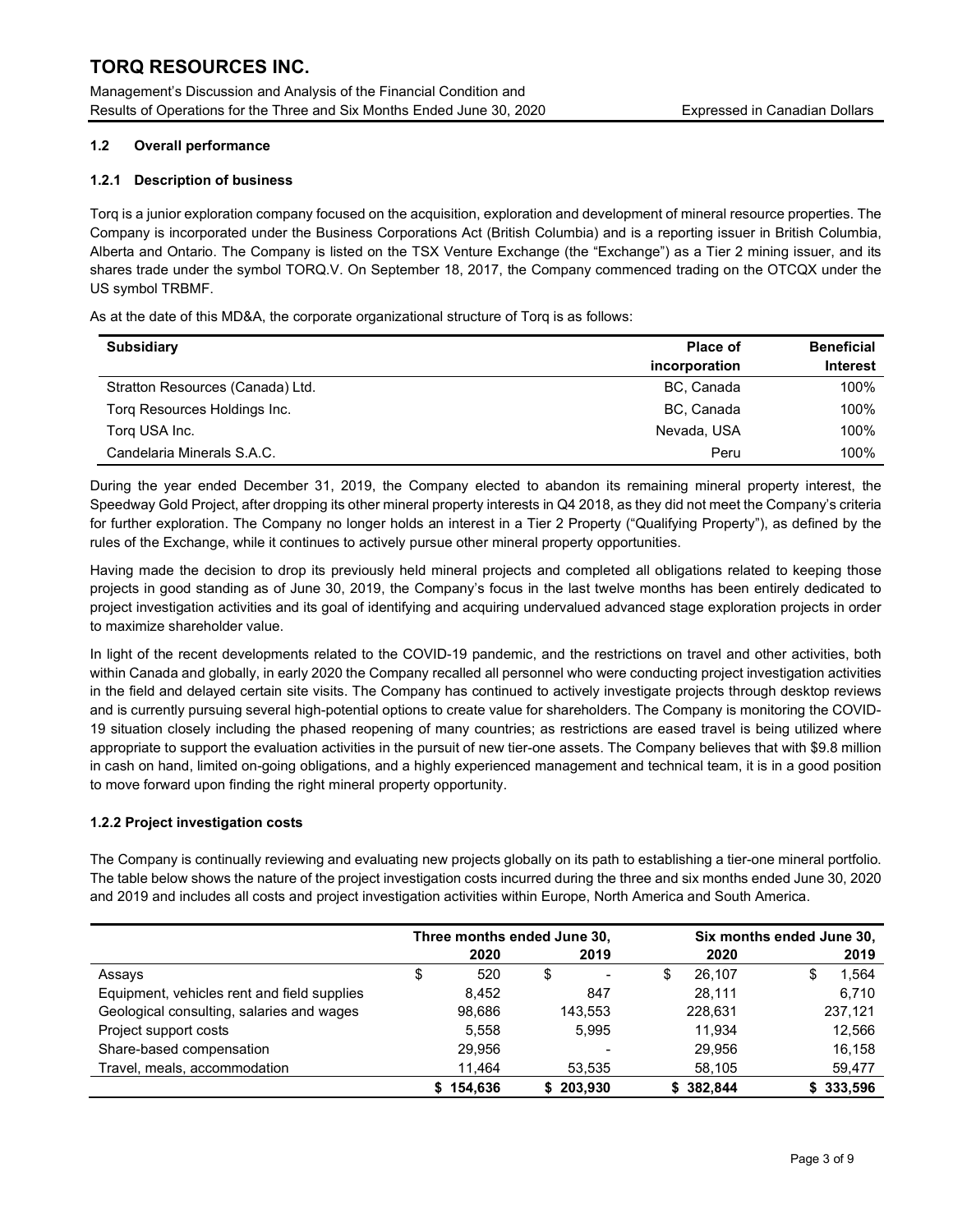Management's Discussion and Analysis of the Financial Condition and Results of Operations for the Three and Six Months Ended June 30, 2020 Expressed in Canadian Dollars

## 1.3 Selected annual information

The following represents selected information of the Company for the three most recently completed financial years:

|                                       | 2019              | 2018              | 2017<br>$(Restated)^1$ |
|---------------------------------------|-------------------|-------------------|------------------------|
| Loss for the year                     | (1,677,736)<br>\$ | (4,873,557)<br>\$ | (4,439,520)<br>\$      |
| Total comprehensive loss for the year | (1,673,966)       | (4,873,033)       | (4,442,809)            |
| Basic and diluted loss per share      | (0.02)            | (0.06)            | (0.06)                 |
| Working capital                       | 10,831,478        | 12,440,541        | 15,654,448             |
| Total assets                          | 11,050,736        | 12,669,876        | 16,390,511             |
| Total long-term liabilities           |                   | 68,210            | 151,049                |
| Shareholders' equity                  | (10, 831, 478)    | (12, 372, 331)    | (16,037,743)           |
| Cash dividends per share              |                   |                   |                        |

 $1$  Due to a voluntary change in accounting policy, as disclosed in note 4 of the Company's audited consolidated annual financial statements for the year ended December 31, 2018, the Company restated certain 2017 amounts for comparative purposes.

The Company generated no revenues from operations during the fiscal years ended December 31, 2019, 2018 and 2017, other than interest income of \$245,363, \$280,861 and \$146,577 respectively.

#### 1.4 Results of operations

#### Three months ended June 30, 2020 and 2019 (Q2 2020 vs Q2 2019)

Loss for the three months ended June 30, 2020 was \$540,605, or \$0.01 loss per share, compared to a loss of \$510,299 or \$0.01 loss per share for the three months ended June 30, 2019.

Significant variances are discussed as follows:

- For the three months ended June 30, 2020, the Company recorded \$182,067 in fees, salaries and other employee benefits which included share-based compensation expense of \$55,992. Fees, salaries and other employee benefits recorded for Q2 2019 was \$244,304 which included share-based compensation expense of \$52,767.
- For Q2 2020, the Company incurred project investigation costs of \$154,636, compared to \$203,930 in Q2 2019. The decrease in the current period reflects the significant decrease in travel as a result to the restrictions implemented in responding to COVID-19 in 2020 compared to no restrictions in 2019.
- During the three months ended June 30, 2020, the Company recognized a foreign exchange loss of \$79,612 compared to a foreign exchange loss of \$42,701 in the comparable period in 2019. The loss in the current period is unrealized and driven by the appreciation of the US dollar against the Canadian dollar during the quarter and the resulting increase in the Canadian dollar equivalent of the US dollar funds translated at June 30, 2020.

#### Six months ended June 30, 2020 and 2019 (YTD 2020 vs YTD 2019)

Loss for the six months ended June 30, 2020 was \$869,191 or \$0.01 loss per share compared to a loss of \$987,958 or \$0.01 loss per share for the six months ended June 30, 2019.

Significant variances for the comparable six-month periods are generally driven by the same factors discussed above for the three-month periods. Specifically, minimal exploration and evaluation costs are lower in 2020 due to the abandonment of the Company's mineral properties at the end of 2019. Further to this, share-based compensation expense was higher in 2019 than in 2020 due to the timing of option grants.

#### Subsequent events

None.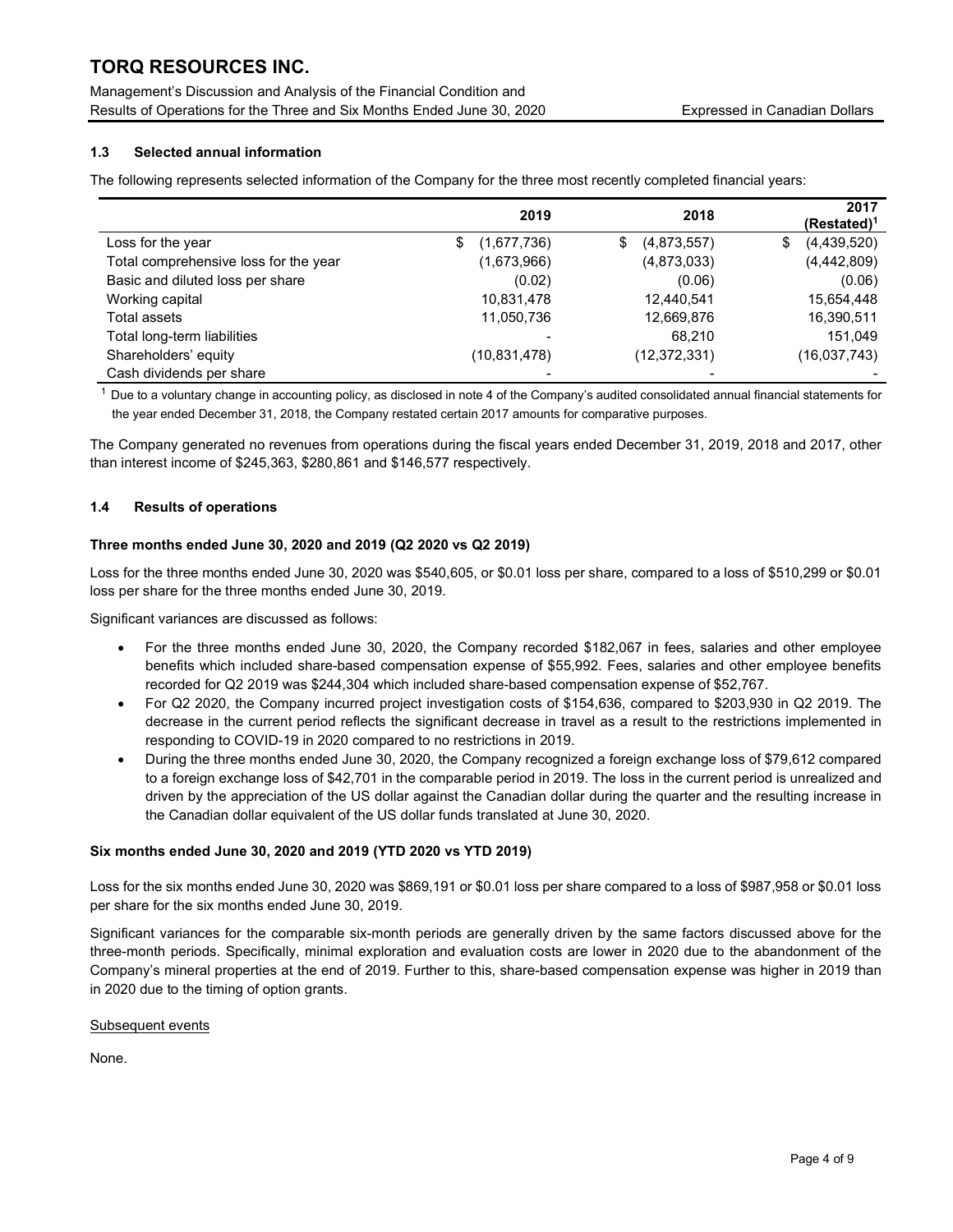Management's Discussion and Analysis of the Financial Condition and Results of Operations for the Three and Six Months Ended June 30, 2020 Expressed in Canadian Dollars

## 1.4 Results of operations (continued)

#### Plans for 2020

The Company is advancing its due diligence process on a variety of top tier mineral prospects. The list of properties under review has been refined and represents high priority targets with strong technical and geological merit that the Company believes would be accretive to shareholder value.

As a result of ongoing health concerns related to the COVID-19 pandemic that commenced in Q1 2020 and the resulting travel restrictions, lockdown or self-isolation measures either mandated or recommended by many government agencies globally, the Company has been and will continue to advance its desktop reviews while employees work remotely, however site visits to potential acquisitions have been temporarily put on hold. Since the end of June, many governments have started to reopen their economies and ease restrictions in phases and the Company will follow government guidance when making plans to resume its field activities and site visits, but will only do so once the Company is confident that it is safe for its employees.

The Company expects that these dynamic and uncertain times may lead to an increase in the quality of opportunities and will continue to maintain its focus on identifying high value mineral projects.

#### 1.5 Summary of quarterly results

The Company is a mineral exploration company and currently has no producing properties or operating income. The Company holds all of its cash on hand with financial institutions and earns interest on the cash balances it has available to fund its acquisition and exploration activities and administrative expenses. A summary of quarterly results is shown below:

| Quarter ended      | Interest and | Loss      | Total     | Loss per share |
|--------------------|--------------|-----------|-----------|----------------|
|                    | other income |           |           |                |
|                    | \$           | \$        | \$        | \$             |
| June 30, 2020      | 13,062       | 540,605   | 541.859   | 0.01           |
| March 31, 2020     | 46.856       | 328,586   | 327,445   | 0.00           |
| December 31, 2019  | 56,823       | 421,059   | 421,078   | 0.01           |
| September 30, 2019 | 60,515       | 268,719   | 264,600   | 0.00           |
| June 30, 2019      | 63.201       | 510,299   | 510,311   | 0.01           |
| March 31, 2019     | 64.824       | 477,659   | 477.977   | 0.01           |
| December 31, 2018  | 87,735       | 562,361   | 558,820   | 0.01           |
| September 30, 2018 | 62,834       | 2,325,021 | 2,331,529 | 0.03           |

The summary of quarterly results for the last eight quarters reflects the downward trend in the net loss and comprehensive loss in the more recent periods. The abandonment of the Company's previously held mineral properties in Q4 2018 and Q1 2019 has resulted in a significant decrease in costs compared to when the Company was conducting exploration and evaluation activities in Q2 and Q3 2018. The losses for the 2019 and 2020 quarters have been comparatively low as a result of the decreased activity levels while the Company focuses solely on project investigation.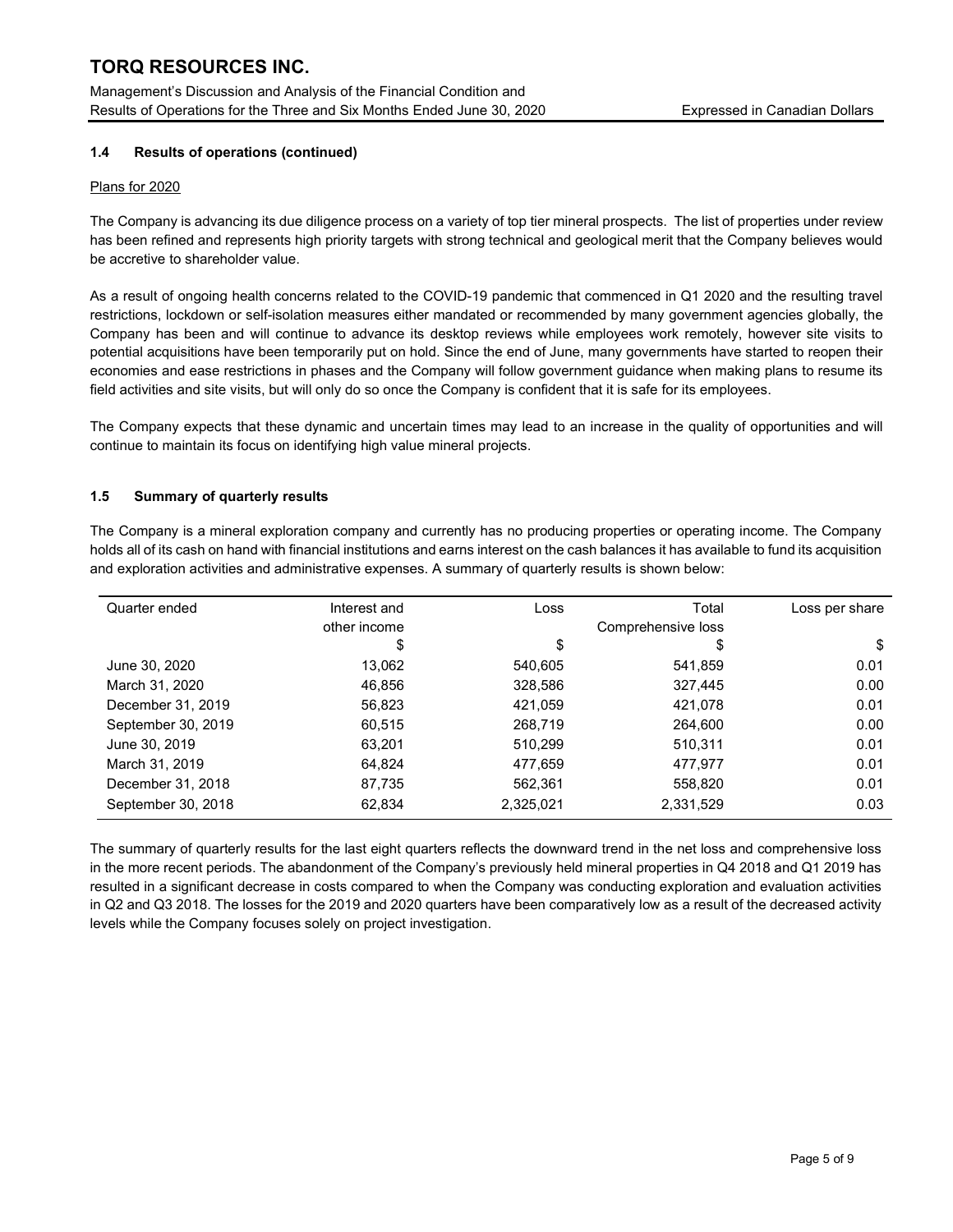Management's Discussion and Analysis of the Financial Condition and Results of Operations for the Three and Six Months Ended June 30, 2020 Expressed in Canadian Dollars

## 1.6/1.7 Liquidity and capital resources

As at June 30, 2020, the Company had cash and cash equivalents of \$9,842,267 and working capital of \$10,025,172 compared to cash and cash equivalents of \$10,838,021 and working capital of \$10,831,478 as at December 31, 2019. The cash balance of \$9,842,267 as at June 30, 2020 is sufficient to meet the cash requirements for the Company's operating expenses as well as continue with its project investigation activities. The Company does not foresee the requirement to raise additional capital in the next twelve months but may do so if the Company's operations materially change.

## Common share issuances

On February 27, 2017, the Company closed a private placement for gross proceeds of \$13,195,000 (the "February 2017 Placement") pursuant to which the Company issued an aggregate of 20,300,000 common shares at a price of \$0.65 per common share. Share issue costs related to the February 2017 Private Placement, which included commissions and professional and regulatory fees, totalled \$447,036.

| Intended Use of Proceeds of<br>February 2017 Private Placement                                                                             |              | <b>Actual Use of Proceeds to</b><br>June 30, 2020                                                                                                                                                                                                                      |             | (Over)/under<br>expenditure |
|--------------------------------------------------------------------------------------------------------------------------------------------|--------------|------------------------------------------------------------------------------------------------------------------------------------------------------------------------------------------------------------------------------------------------------------------------|-------------|-----------------------------|
| <b>Offering Expenses</b>                                                                                                                   | \$447.036    | <b>Offering Expenses</b>                                                                                                                                                                                                                                               | \$447.036   |                             |
| Project<br>Acquisition<br>and<br>exploration                                                                                               | \$10,747,964 | Other project investigation and<br>acquisition costs                                                                                                                                                                                                                   | \$783.035   | \$9,964,929                 |
| Administration and general<br>working capital                                                                                              | \$2,000,000  | Administration and general<br>working capital                                                                                                                                                                                                                          | \$2,122,662 | \$(122,662)                 |
| Total                                                                                                                                      | \$13,195,000 | Total                                                                                                                                                                                                                                                                  | \$3,352,733 | \$9,842,267                 |
| Explanation of variances and the impact of variances on<br>the ability of the Company to achieve its business<br>objectives and milestones |              | The Company has used funds from the February 2017 private placement to<br>complete work required to leave its abandoned properties in good standing, to<br>support its project investigation efforts and to cover administration and general<br>working capital needs. |             |                             |

#### 1.8 Off-balance sheet arrangements

The Company has not engaged in any off-balance-sheet arrangements such as obligations under guarantee contracts, a retained or contingent interest in assets transferred to an unconsolidated entity, any obligation under derivative instruments or any obligation under a material variable interest in an unconsolidated entity that provides financing, liquidity, market risk or credit risk support to the Company or engages in leasing, hedging or research and development services with the Company.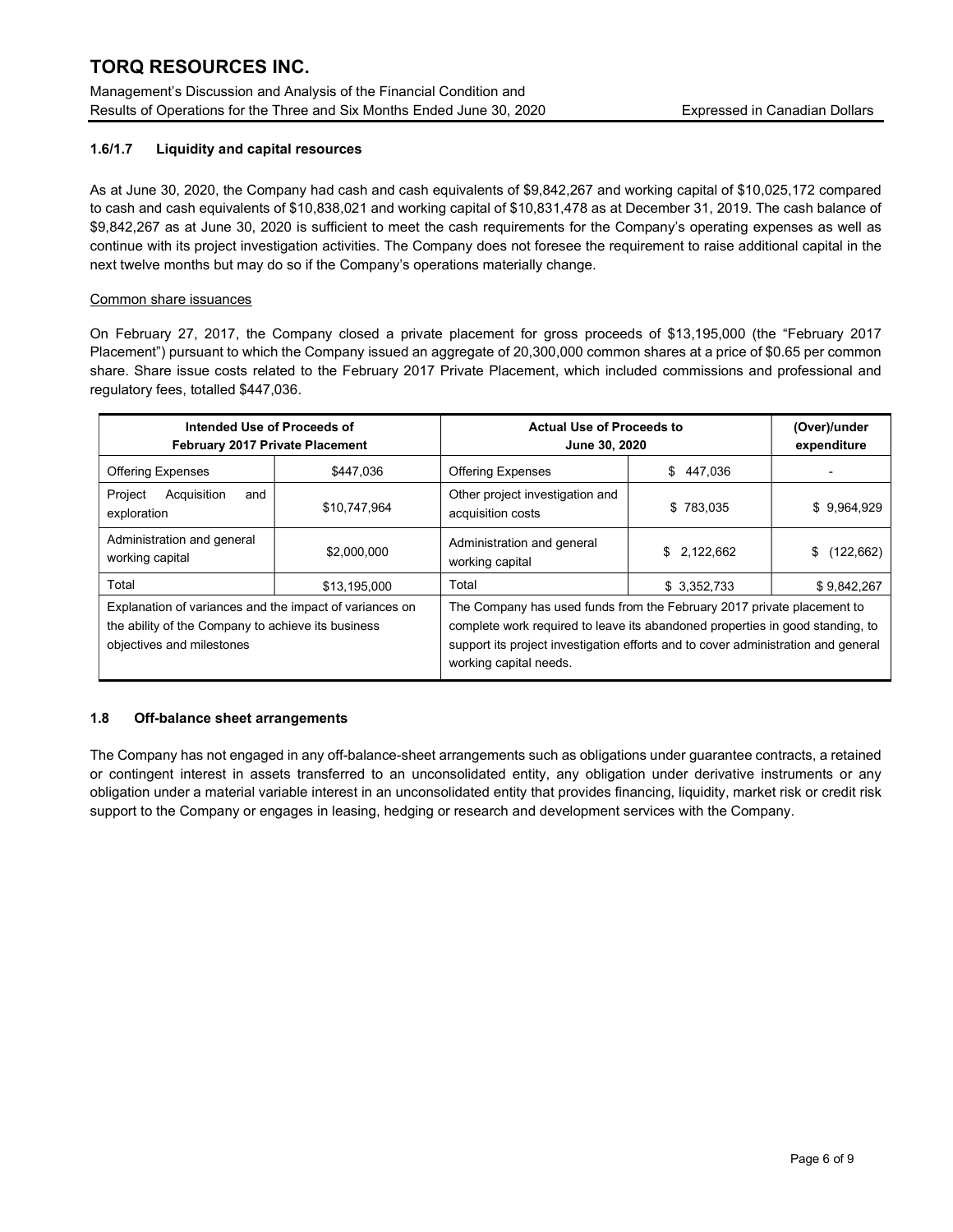Management's Discussion and Analysis of the Financial Condition and Results of Operations for the Three and Six Months Ended June 30, 2020 Expressed in Canadian Dollars

## 1.9 Related party transactions

All transactions with related parties have occurred in the normal course of operations. All amounts payable and receivable are unsecured, non-interest bearing and have no specific terms of settlement, unless otherwise noted.

|                                                           | Three months ended June 30, |         |    | Six months ended June 30, |               |                |               |
|-----------------------------------------------------------|-----------------------------|---------|----|---------------------------|---------------|----------------|---------------|
|                                                           |                             | 2020    |    | 2019                      | 2020          |                | 2019          |
| Universal Mineral Services Ltd.                           |                             |         |    |                           |               |                |               |
| Included in the statement of loss and comprehensive loss: |                             |         |    |                           |               |                |               |
| Exploration and evaluation costs                          |                             |         |    |                           |               |                |               |
| Newfoundland                                              | \$                          |         | S  |                           | \$            | $\blacksquare$ | \$<br>4.581   |
| Utah                                                      |                             |         |    |                           |               |                | 328           |
| Fees, salaries and other employee benefits                |                             | 47,152  |    | 89.721                    | 93,679        |                | 167,088       |
| Investor relations and marketing                          |                             | 11.984  |    | 21.610                    | 23,577        |                | 51,472        |
| Legal and professional                                    |                             | 1.625   |    |                           | 12.377        |                |               |
| Office, rent and administration                           |                             | 38,089  |    | 69.334                    | 71.439        |                | 117.545       |
| Project investigation costs                               |                             | 91.363  |    | 94.811                    | 217.520       |                | 171.929       |
| Regulatory, transfer agent and shareholder information    |                             | 62      |    | 250                       |               | 62             | 250           |
| Total transactions for the periods                        | S                           | 190.275 | S. | 275.726                   | 418.654<br>\$ |                | 513.194<br>S. |

Universal Mineral Services Ltd., ("UMS") is a private company with certain directors and officers in common. Pursuant to an agreement dated December 30, 2015, UMS provides geological, financial and transactional advisory services as well as administrative services to the Company on an ongoing, cost recovery basis. Having these services available through UMS allows the Company to maintain a more efficient and cost-effective corporate overhead structure by hiring fewer full-time employees and engaging outside professional advisory firms less frequently. The agreement has an indefinite term and can be terminated by either party upon providing due notice.

As at June 30, 2020, the Company's accounts payable and accrued liabilities include an amount owing to UMS of \$77,165 (December 31, 2019 - \$176,360). In addition, the Company has \$150,000 on deposit with UMS, recognized within prepaid expenses and deposits, as at June 30, 2020 (December 31, 2019 - \$150,000).

#### Key management compensation

In addition to the transactions disclosed above, the Company provided the following compensation to key management members, being its three executives and three directors:

|                                                | Three months ended June 30, |              | Six months ended June 30, |           |  |  |
|------------------------------------------------|-----------------------------|--------------|---------------------------|-----------|--|--|
|                                                | 2020                        | 2019         | 2020                      | 2019      |  |  |
| Short-term benefits provided to executives     | 103.333                     | 96.148<br>S. | 205.545<br>£.             | \$200,788 |  |  |
| Directors fees paid to non-executive directors | 7,802                       | 7.794        | 15.604                    | 15,587    |  |  |
| Share-based compensation                       | 54.918                      | 31.729       | 59.353                    | 51,970    |  |  |
|                                                | 166,053                     | 135.671      | 280,502                   | 268,345   |  |  |

#### 1.10 Proposed transactions

None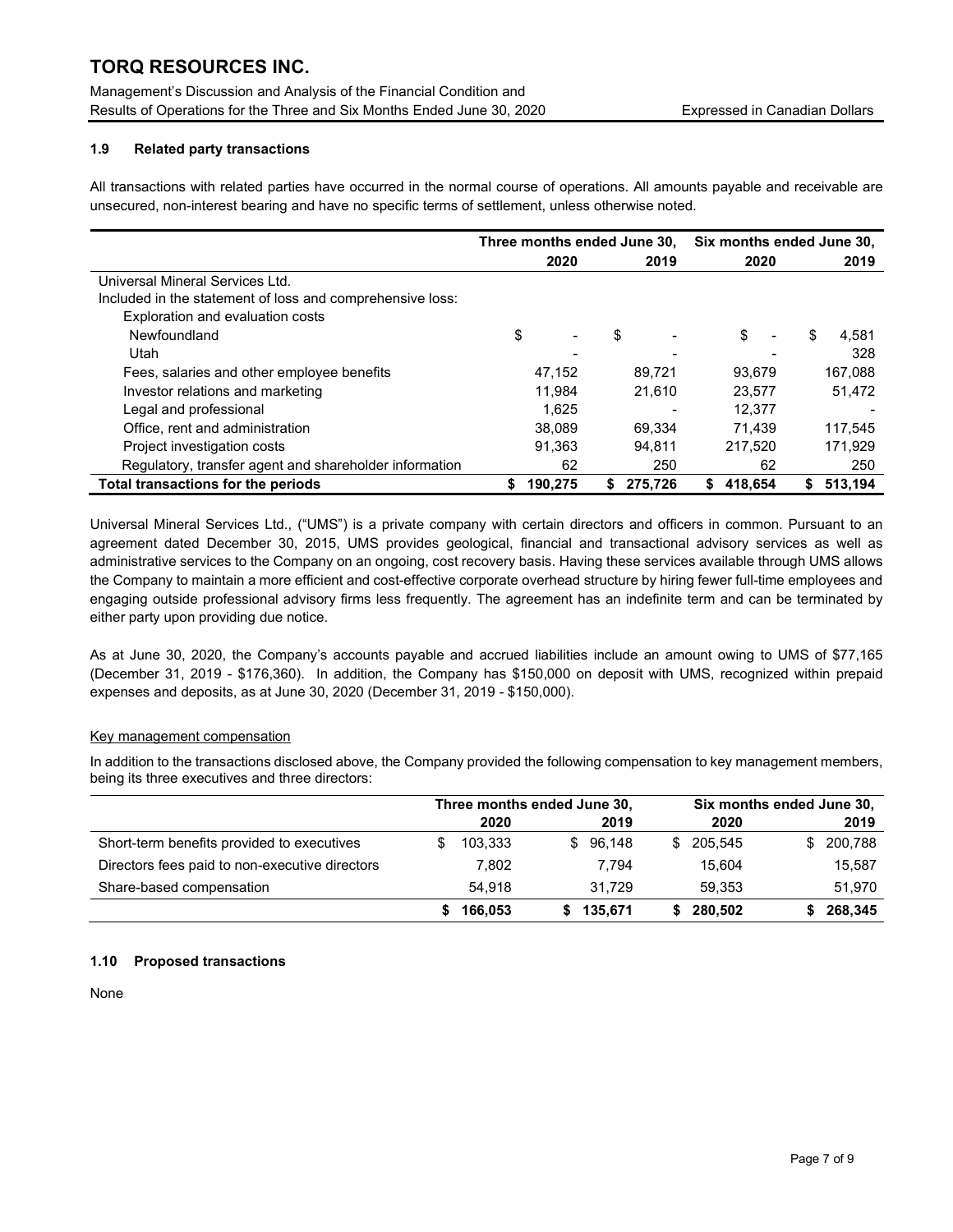Management's Discussion and Analysis of the Financial Condition and Results of Operations for the Three and Six Months Ended June 30, 2020 Expressed in Canadian Dollars

## 1.11 Critical accounting estimates

This section is not required as the Company is a Venture Issuer, as the term is defined in National Instrument 51-102 Continuous Disclosure Obligations.

## 1.12 Changes in accounting policies

The Company has adopted the following amended accounting standards and policies effective January 1, 2020:

In October 2018 the IASB issued Amendments to IAS 1 and IAS 8 to clarify the definition of material in IAS 1 and align the definition across the standards. The amendments are not intended to alter the underlying concept of materiality in IFRS standards. The concept of 'obscuring' material information with immaterial information has been included as part of the new definition. The threshold for materiality influencing users has been changed from "could influence" to "could reasonably be expected to influence".

The definition of material in IAS 8 has been replaced by a reference to the definition of material in IAS 1. In addition, the IASB amended other Standards and the Conceptual Framework that contain a definition of material or refer to the term "material" to ensure consistency.

The Company adopted the amendments to IAS 1 and IAS 8 effective January 1, 2020, which did not have a material impact on the Company's interim financial statements.

In October 2018 the IASB issued narrow-scope amendments to IFRS 3 to help entities determine whether an acquired set of activities and assets is a business or not.

The amendments, which are effective for annual reporting periods beginning on or after January 1, 2020, clarify the minimum requirements to be a business, remove the assessment of a market participant's ability to replace missing elements, narrow the definition of outputs, add guidance to assess whether an acquired process is substantive and introduce an optional concentration test to permit a simplified assessment.

The adoption of the amended standard did not have an immediate impact on the Company's condensed consolidated interim financial statements but will be applied in assessing any future business combination and asset acquisition scenarios.

#### 1.13 Financial instruments and other instruments

As at June 30, 2020 the Company's financial instruments consist of cash, amounts receivable, and accounts payable and accrued liabilities. The fair values of these financial assets and liabilities approximate their carrying values due to their short-term maturity.

The Company's financial instruments are exposed to certain financial statement risks including credit risk, liquidity risk and market risks, which include foreign currency risk and interest rate risk. Details of the primary risks to which the Company is exposed at June 30, 2020 are laid out in the notes to the Company's June 30, 2020 condensed consolidated interim financial statements.

#### 1.14 Other requirements

#### 1.14.1 Capital structure

Authorized share capital consists of: Unlimited number of common shares without par value.

#### Issued share capital:

As at August 27, 2020, there are 77,324,164 common shares of the Company issued and outstanding.

As at June 30, 2020, there were 77,324,164 common shares of the Company issued and outstanding.

As at August 27, 2020 there were 6,920,000 share purchase options and nil warrants outstanding.

As at June 30, 2020 there were 6,920,000 share purchase options and nil warrants outstanding.